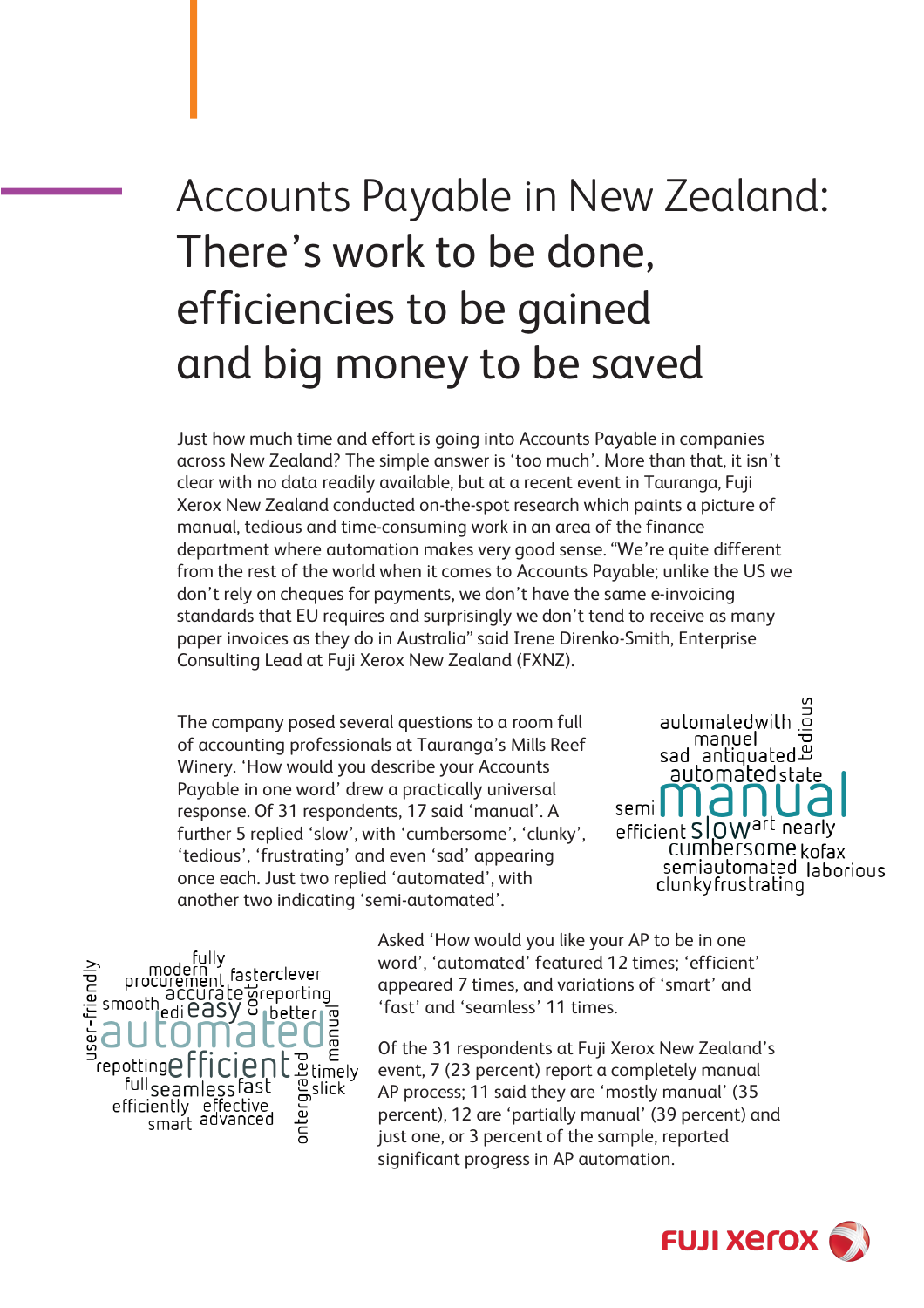To contrast the 'AP situation' in New Zealand with an international benchmark, Direnko-Smith introduced the results of a survey conducted by the Institute of Finance and Management (IOFM), sponsored by AP automation software vendor Esker. The survey polled some 200 financial controllers in the United States, Europe and Australia to reveal that 70 percent of AP departments have already made some progress in automating invoice processing, with one-quarter of respondents saying their AP processes are virtually all touchless and electronic.

"This shows that we are lagging in AP automation, on the one hand," said Direnko-Smith. "On the other, it shows that there is considerable potential for achieving efficiencies, cost savings and business performance improvements "

A local company which has done just that is Canterbury-headquartered national agricultural co-operative Ruralco. With Fuji Xerox New Zealand's Enterprise Consulting division, the \$250-million per year business has implemented cloudbased Esker Procure to Pay automation. CFO Oliver O'Neill was on hand to share the results; he started by noting that the company processes some 70 000 invoices every month.

"With Esker, Ruralco has a full overview of where invoices are all times, with a dashboard view of how many invoices are being processed per person per day. The invoices are sent by suppliers to a dedicated AP address which automatically sends them into Esker. With approved vendors, there's straight through processing and payment happens automatically. And best of all, we literally no longer have a single piece of paper coming through the finance team," O'Neill said.

Thanks in a large part to AP automation, he added that the finance department has shrunk from a one-time high of 25 people to just 6, with 'two and a half' people handling AP.

Direnko-Smith noted that while a company like Ruralco with tens of thousands of invoices is an obvious candidate for AP automation, any organisation with a complex and paper-heavy AP processes should consider the technology. "You might have a business with 500 invoices a month, but a complex process involving multiple approvers who have to spend a lot of time processing them. Volume is a good indicator of the suitability for AP automation, but it isn't the only one as reporting requirements and total visibility for every business unit in the organisation have become essential for good management.

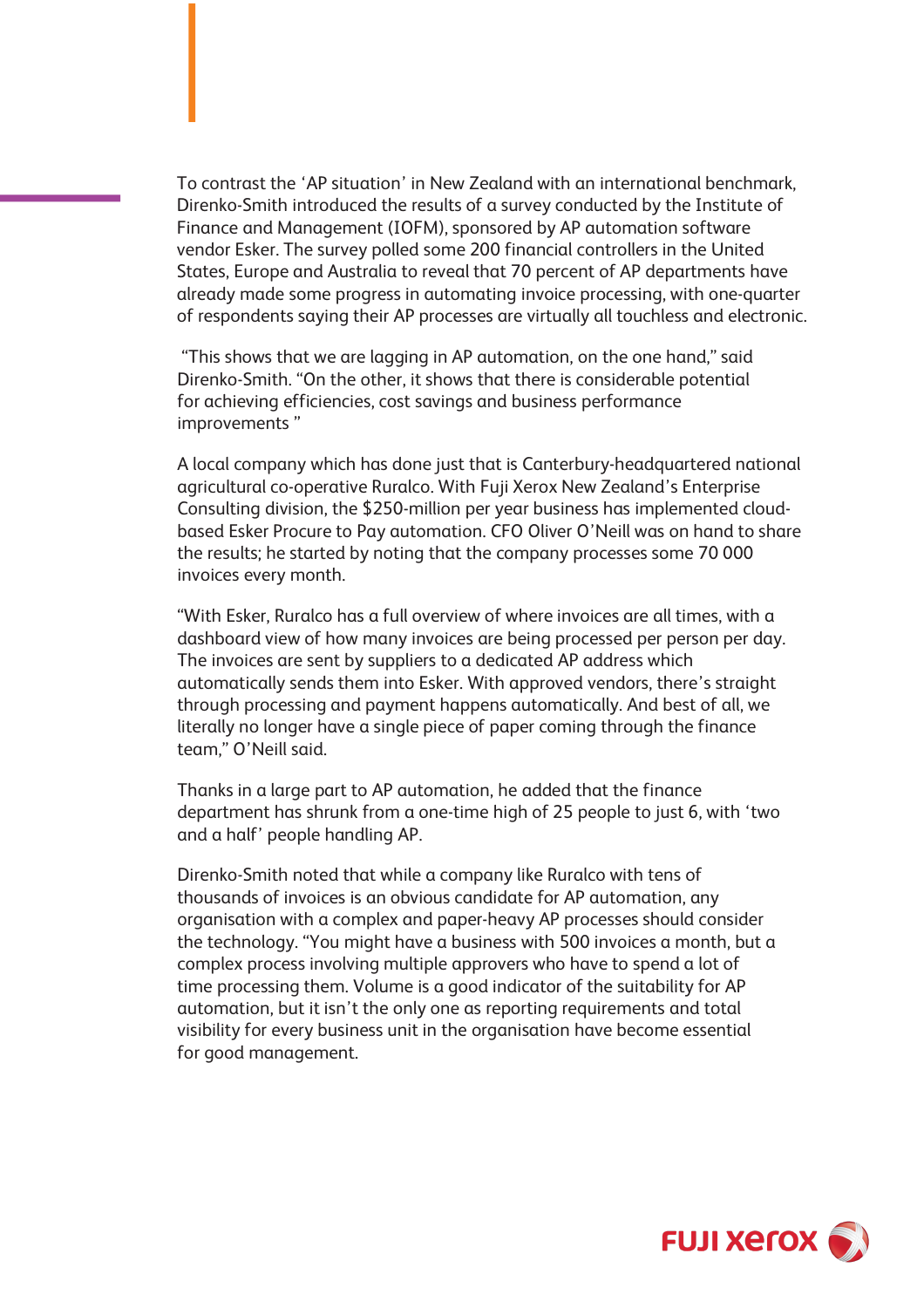## How would you rate your AP departments automation progress to date?





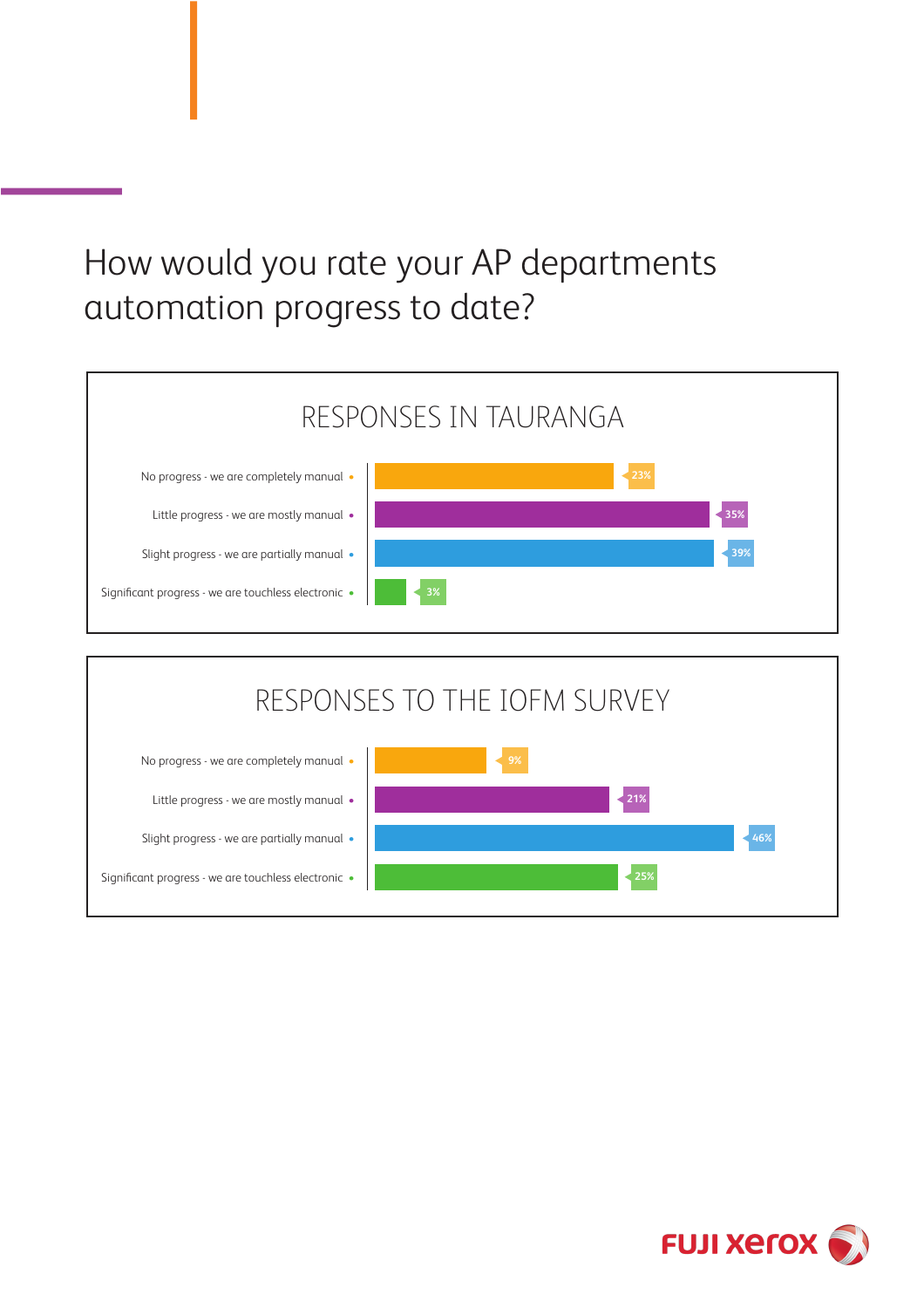Who do you believe should champion your accounts payable department's automation initiatives?





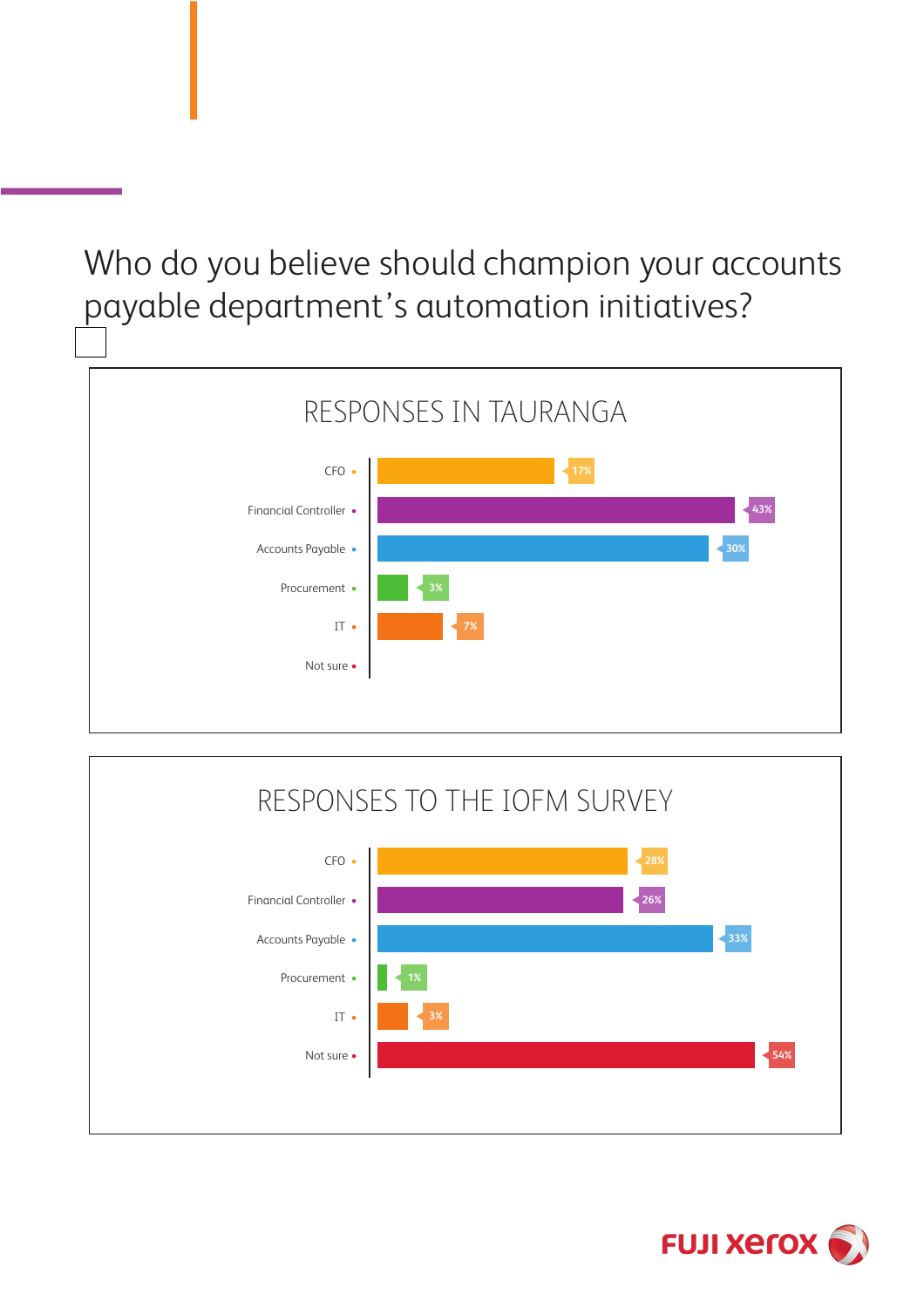What do you believe will be the biggest benefit your organisation achieves by migrating to electronic invoicing over the next 3 years?

#### Better staff productivity • Reduced costs • Accelerated cycle times • Increased visibility & reporting • Streamlined compliance • RESPONSES IN TAURANGA **29% 3% 45%**



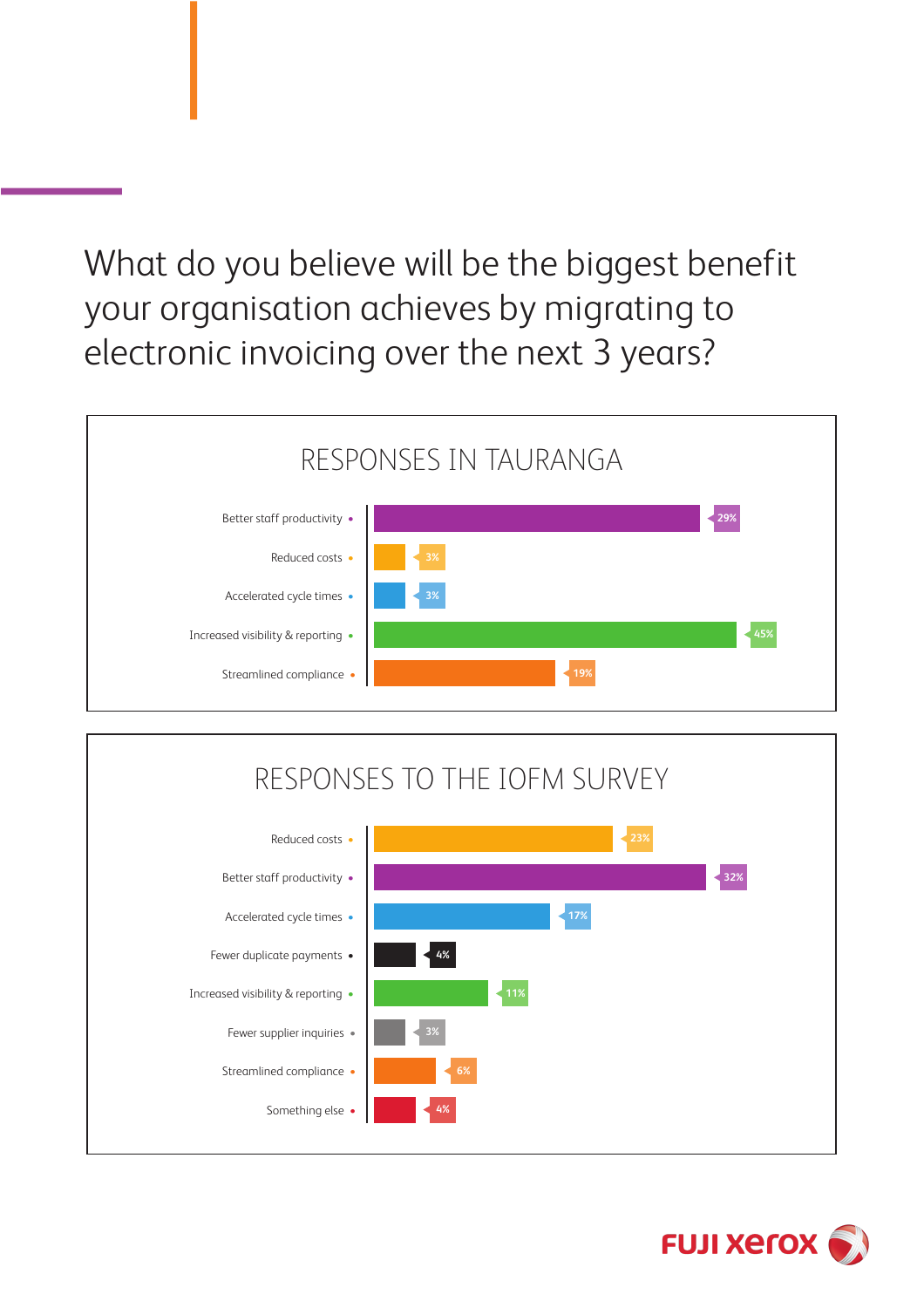Three years from now, what percentage of invoices do you believe your organisation will approve via mobile?





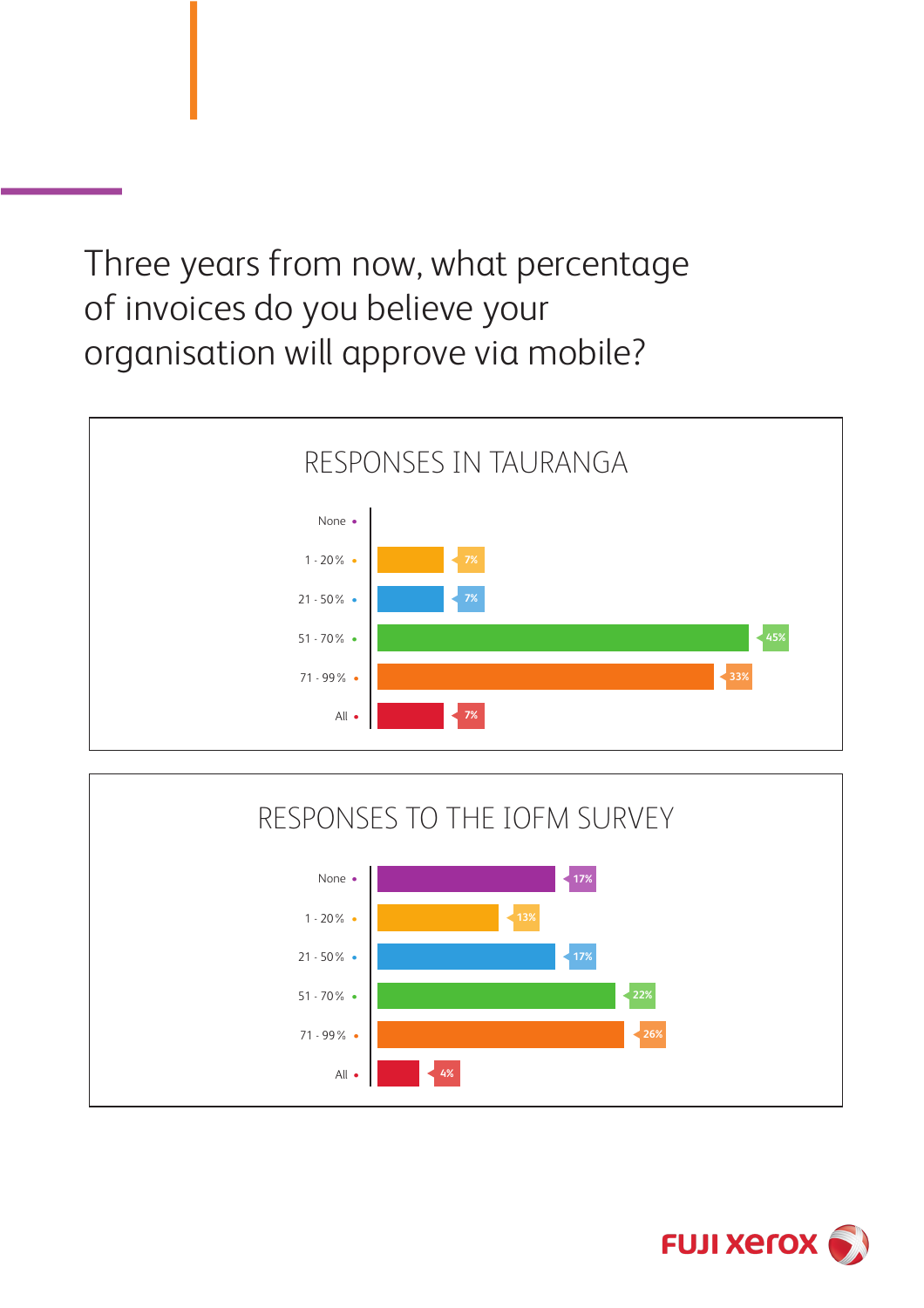In the future, which of the following capabilities will be important to your organisation's use of mobile for accounts payable (tick all that apply)?



### RESPONSES TO THE IOFM SURVEY



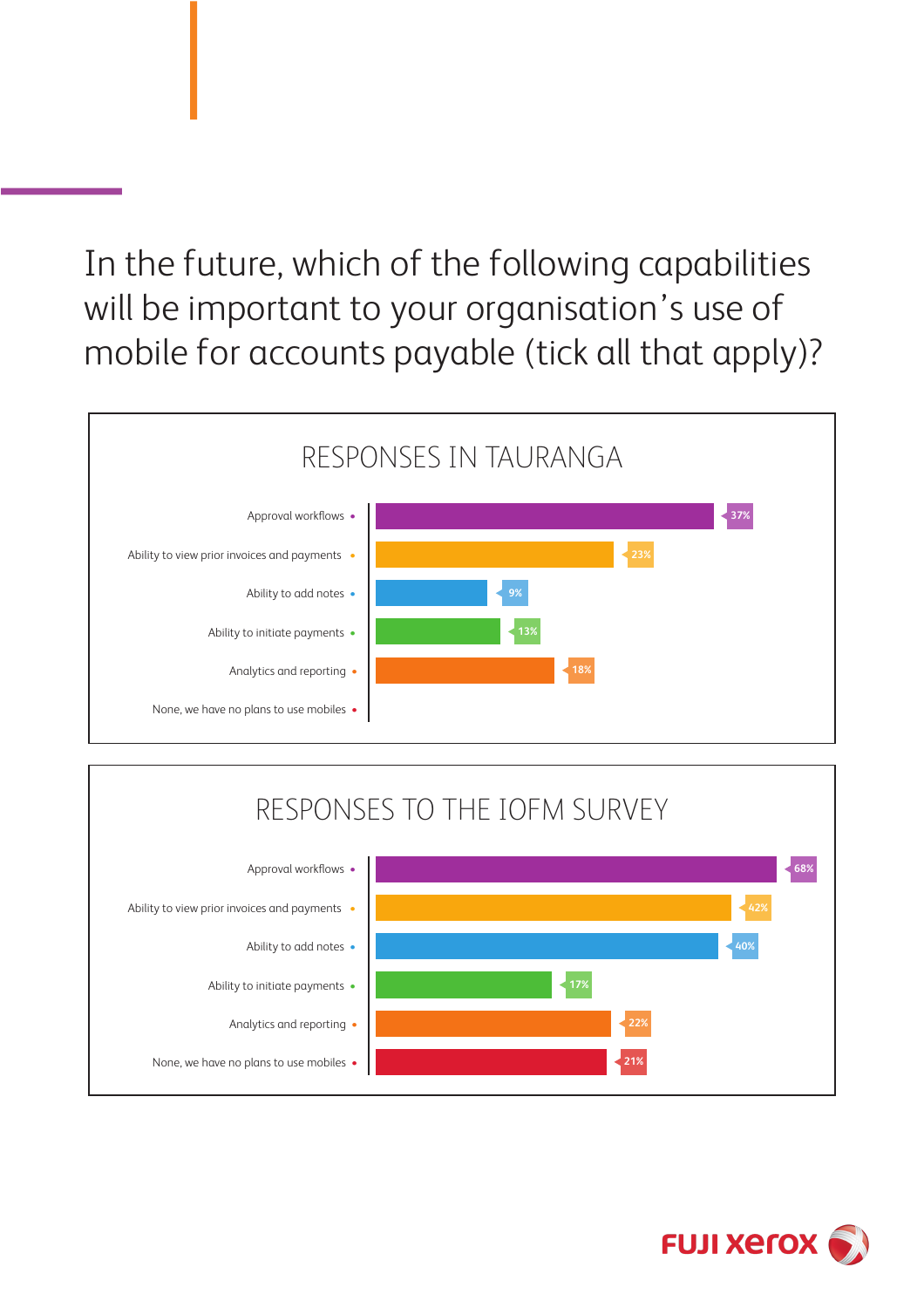## Three years from now, how do you anticipate the importance of spend management to your organization will change?